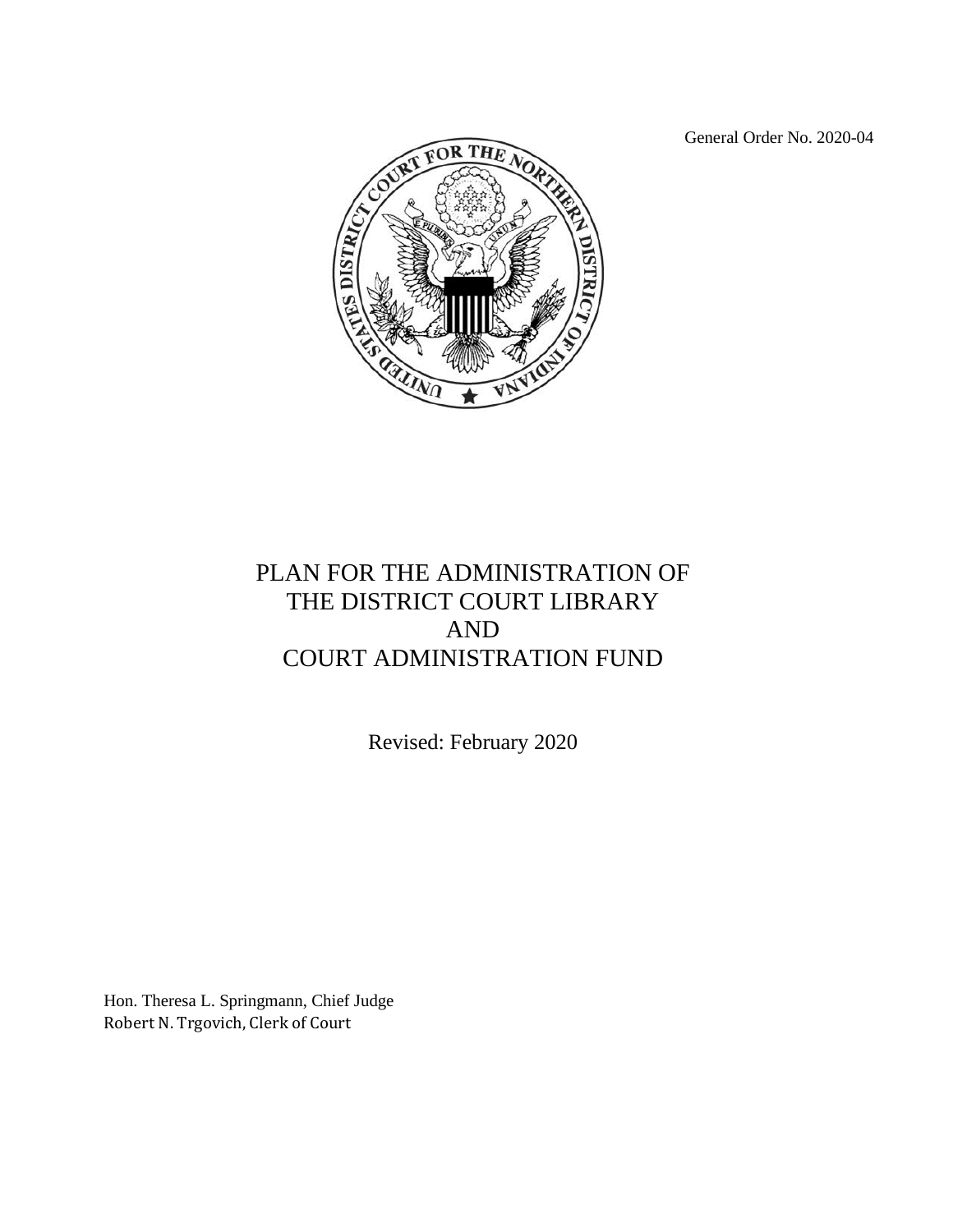# Contents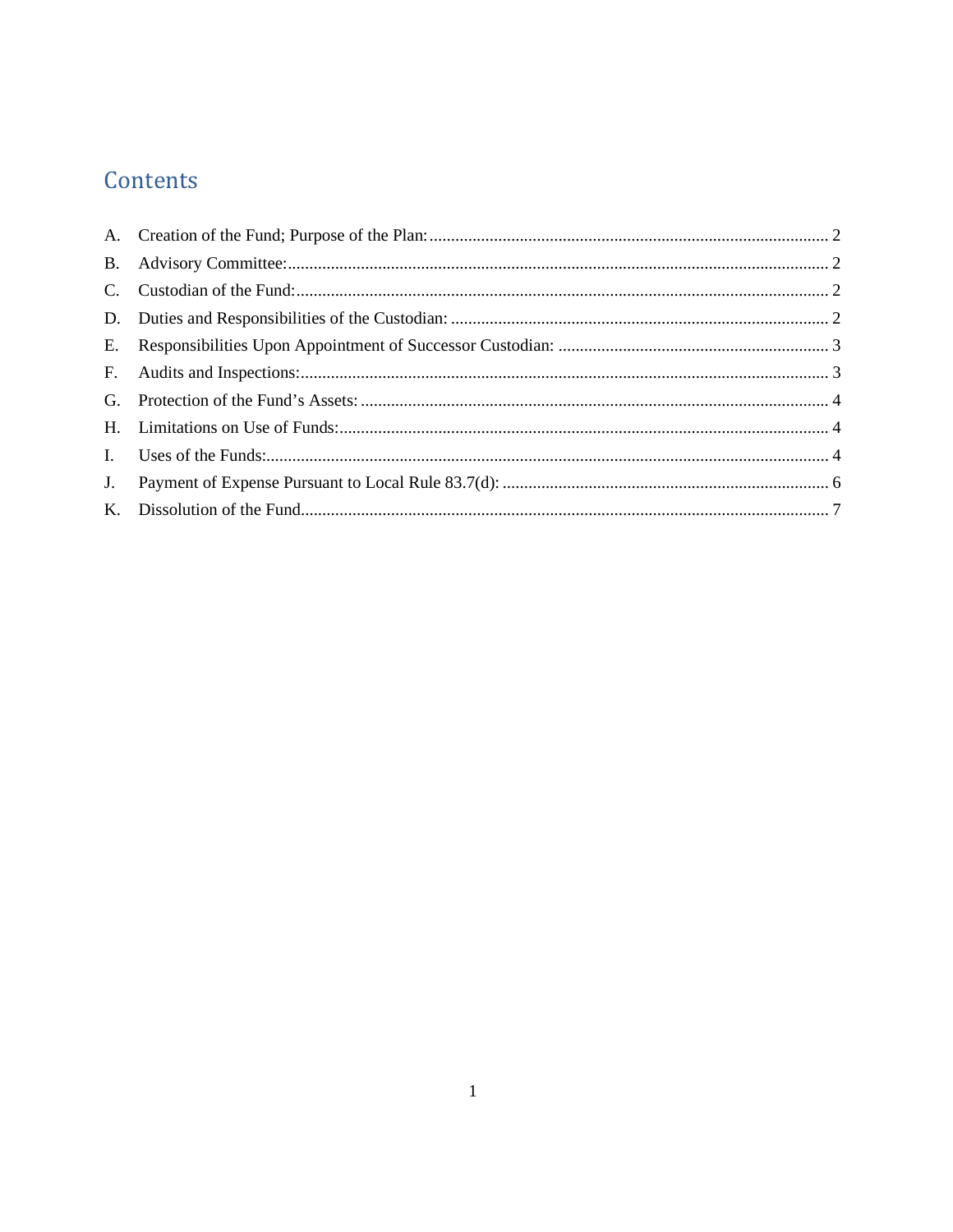### **UNITED STATES DISTRICT COURT NORTHERN DISTRICT OF INDIANA LIBRARY FUND PLAN**

#### <span id="page-2-0"></span>**A. Creation of the Fund; Purpose of the Plan:**

- a. A District Court Library and Court Administration Fund was created by Order of this Court promulgated May 1, 1987. That order and Local Rule  $83.5(c)(3)(C)$ requires newly admitted attorneys to pay to the Clerk a fee in addition to that established by the Judicial Conference of the United States pursuant to 28, U.S.C. § 1914.
- b. An order effective December 18, 1996 required a fee for attorneys admitted pro hac vice. The receipts from both fees are to be deposited in the District Court Library and Court Administration Fund. This Plan is adopted to provide for procedures for the administration of funds deposited in the District Court Library and Court Administration Fund.

#### <span id="page-2-1"></span>**B. Advisory Committee:**

a. There will be an Advisory Committee to advise the Court on matters of policy relating to the administration of the Fund. The Advisory Committee will consist of the Chief Judge and all active District Judges of the Northern District of Indiana and the Clerk of Court.

#### <span id="page-2-2"></span>**C. Custodian of the Fund:**

a. The Clerk of this Court is the custodian of the District Court Fund. In the event of the death, retirement, or resignation of the Clerk, the Chief Deputy Clerk, or such other person as the Chief Judge designates, will become the custodian until such time as the next Clerk assumes office.

#### <span id="page-2-3"></span>**D. Duties and Responsibilities of the Custodian:**

- a. The responsibilities of the custodian are as follows:
	- 1. to receive, safeguard, deposit, disburse, and account for all funds in accordance with the law, this plan, and the policies established by the Court;
	- 2. to establish an accounting system for the Fund;
	- 3. to ensure that financial statements and operating reports are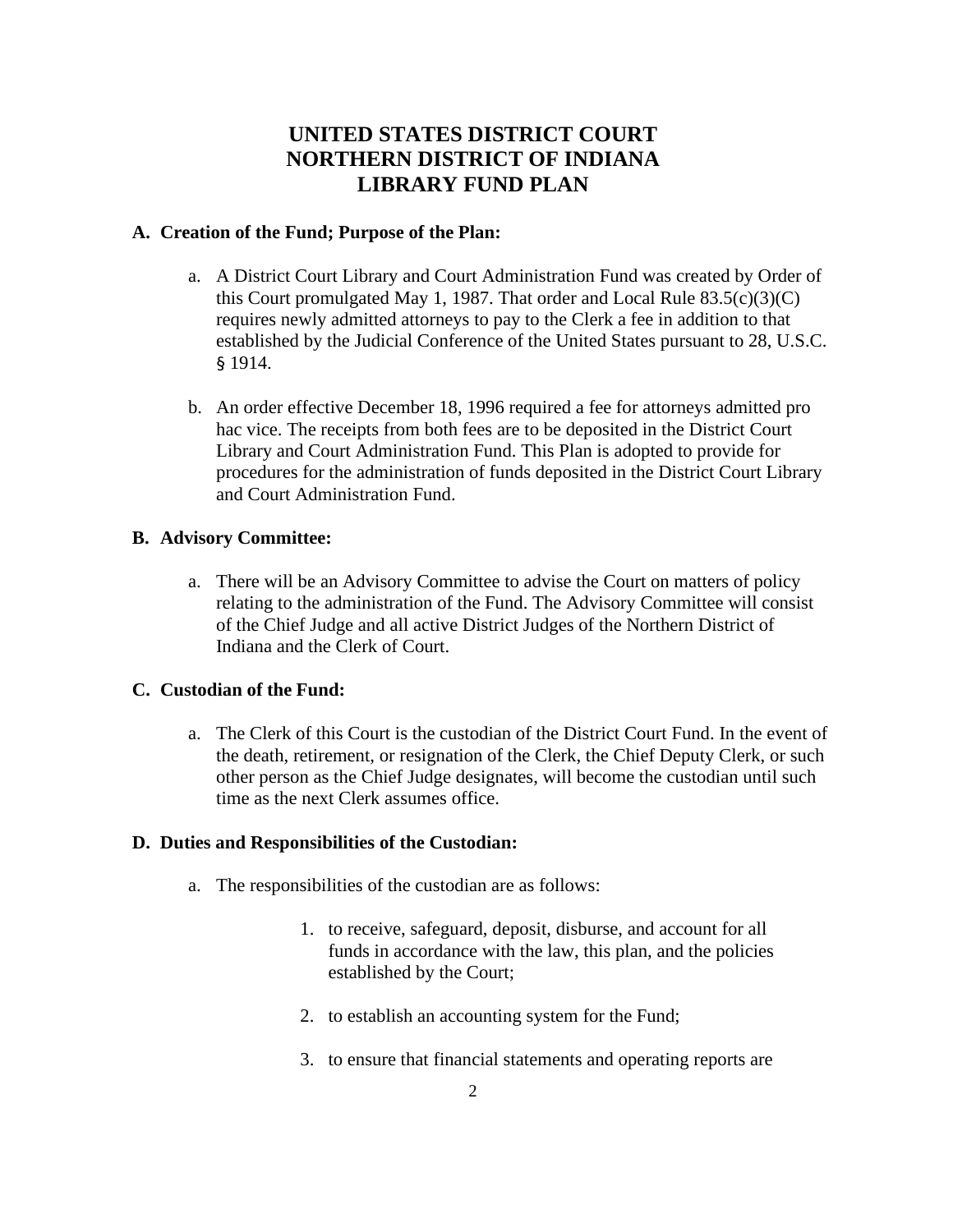prepared in a timely fashion and to sign such statements and reports, thereby certifying

- 4. that they accurately present the financial condition of the Fund;
- 5. to prepare an Administrative Order, delineating in detail the need for the expenditure, and circulate said Administrative Order for signature by the Clerk of Court and Chief Judge;
- 6. to invest funds in accordance with the provisions of this Plan; and
- 7. to perform such other functions as may be required by the Court.

#### <span id="page-3-0"></span>**E. Responsibilities Upon Appointment of Successor Custodian:**

- a. When a successor custodian is appointed, the outgoing custodian should prepare and sign the following statements in conjunction with an exit audit or inspection conducted by an auditor or disinterested inspector designated by the Chief Judge:
	- 1. a statement of assets and liabilities;
	- 2. a statement of operations or of receipts and disbursements since the end of the period covered by the last statement of operations and net worth; and
	- 3. a statement of the balance in any Fund accounts as of the date of transfer to the successor custodian.
- b. The successor custodian will execute a receipt for all funds after being satisfied as to the accuracy of the statements and records provided by the outgoing custodian. Acceptance may be conditioned upon an audit and verification where circumstances warrant.

#### <span id="page-3-1"></span>**F. Audits and Inspections:**

- a. The District Court Library and Court Administration Fund is subject to audit by the appropriate staff of the Administrative Office of the United States Courts. The Chief Judge may appoint an auditor or disinterested inspector (who may be a government employee) to conduct such audits as the Court determines to be necessary. The written results of such audit or inspection will be provided to members of the Bar of the Court.
- b. In the event that the Court orders a dissolution of the Fund, a terminal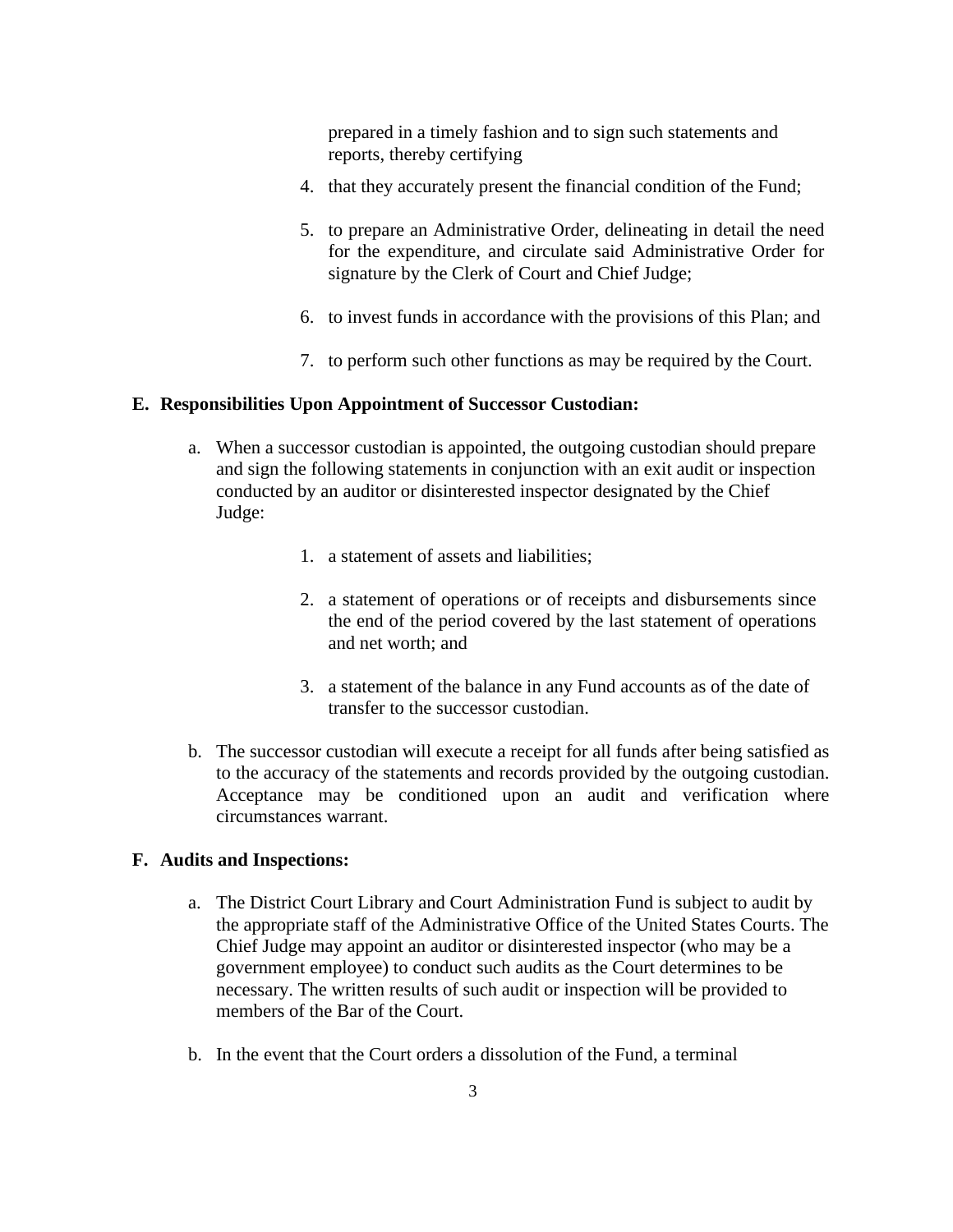audit or inspection will be performed, and a written accounting rendered to the Court.

#### <span id="page-4-0"></span>**G. Protection of the Fund's Assets:**

- a. Except as otherwise provided in this Plan, all receipts will be deposited in banks or savings institutions where accounts are insured by F.D.I.C. or F.S.L.I.C. Where practical and feasible, the custodian will place any substantial sums into interest-bearing accounts, government securities, or a money market fund invested in government obligations. Such investment will be at the direction of the Advisory Committee.
- b. Efforts should be made to maximize the return on investments consistent with the requirements of convenience and safety.

#### <span id="page-4-1"></span>**H. Limitations on Use of Funds:**

a. Monies deposited in the Fund must not be used to pay for materials or supplies available from statutory appropriations. Under no circumstances are such monies to be used to supplement the salary of any court officer or employee or pay for official or personal travel by a judge or court employee or by his or her family member. As a limited exception, attorney admission funds may be used to pay for local transportation of a judge or court employee to attend bench/bar events.

#### <span id="page-4-2"></span>**I. Uses of the Funds:**

- a. In general, the monies deposited in the Fund are to be used for the benefit of the Bench and Bar in the administration of justice. Although not intended to be allinclusive, monies deposited in the fund may be used to pay for any of the following:
	- 1. Attorney admission proceedings (including expenses of admissions committees, admissions ceremonies).
	- 2. Attorney discipline proceedings (including, but not limited to, expenses of investigating counsel for disciplinary enforcement, travel expenses and witness fees in disciplinary proceedings stenographers, meeting room rentals, postage, travel expenses and fees of witnesses).
	- 3. Periodicals and publications for court libraries for which appropriated funds are not available.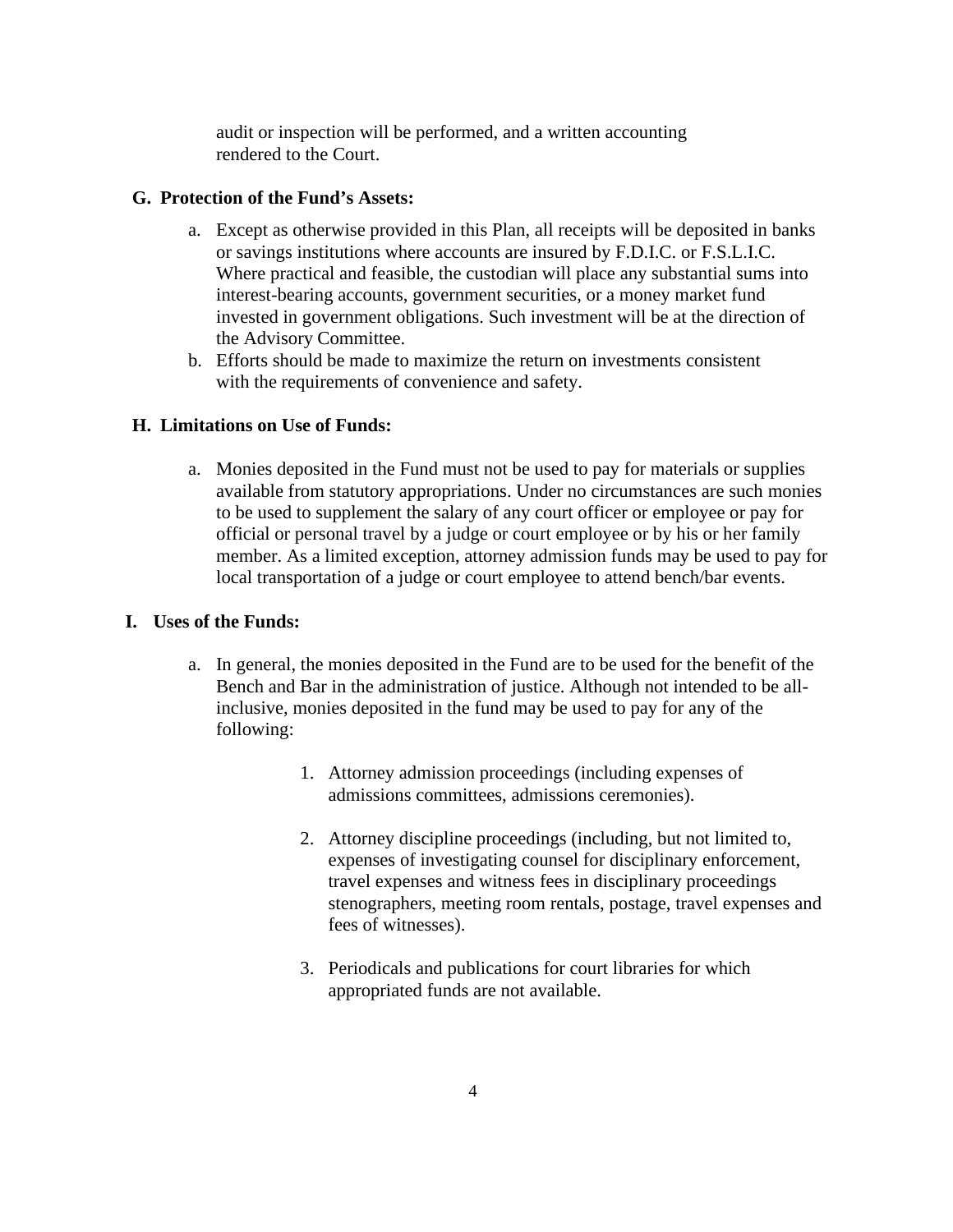- 4. Equipment and material to assist attorneys in the courtroom, if appropriated funds are not available.
- 5. Furnishings, equipment, and amenities for lawyer lounge facilities that may not be purchased or funded from appropriations. Examples: furniture, photocopiers and fax machines, beverage supplies or service, microwave, refrigerator and other appliances, television, telephone, and Internet service.
- 6. The expenses of the Plan's Advisory Committee.
- 7. The expenses incurred by the custodian in performing his/her duties under the Plan, including the expense of a surety bond covering monies in the Funds.
- 8. The fees for services rendered by outside auditors or inspectors in auditing or inspection of the records of the Fund.
- 9. The fund may be used to pay expenses for the involvement of members of the bar of this court in advising the judges of this court on matters of practice, e.g., Local Rules Committee.
- 10. Continuing legal education (CLE) programs and Law Day programs.
- 11. Reimbursement by district courts to jurors for lost or damaged personal property incident to their jury service, when compensation is not available under a statute such as the Federal Tort Claims Act.
- 12. Equipment and materials in support of CLE programs.
- 13. Expenses in connection with court ceremonial and commendation services.
- 14. Pursuant to Section J of this Plan, reimbursement of pro bono counsel for out-of-pocket expenses, payment of compensation of pro bono counsel, and payment of witness fees and other expenses on behalf of indigent *pro se* litigants.
- 15. Such other expenses as may from time to time be authorized by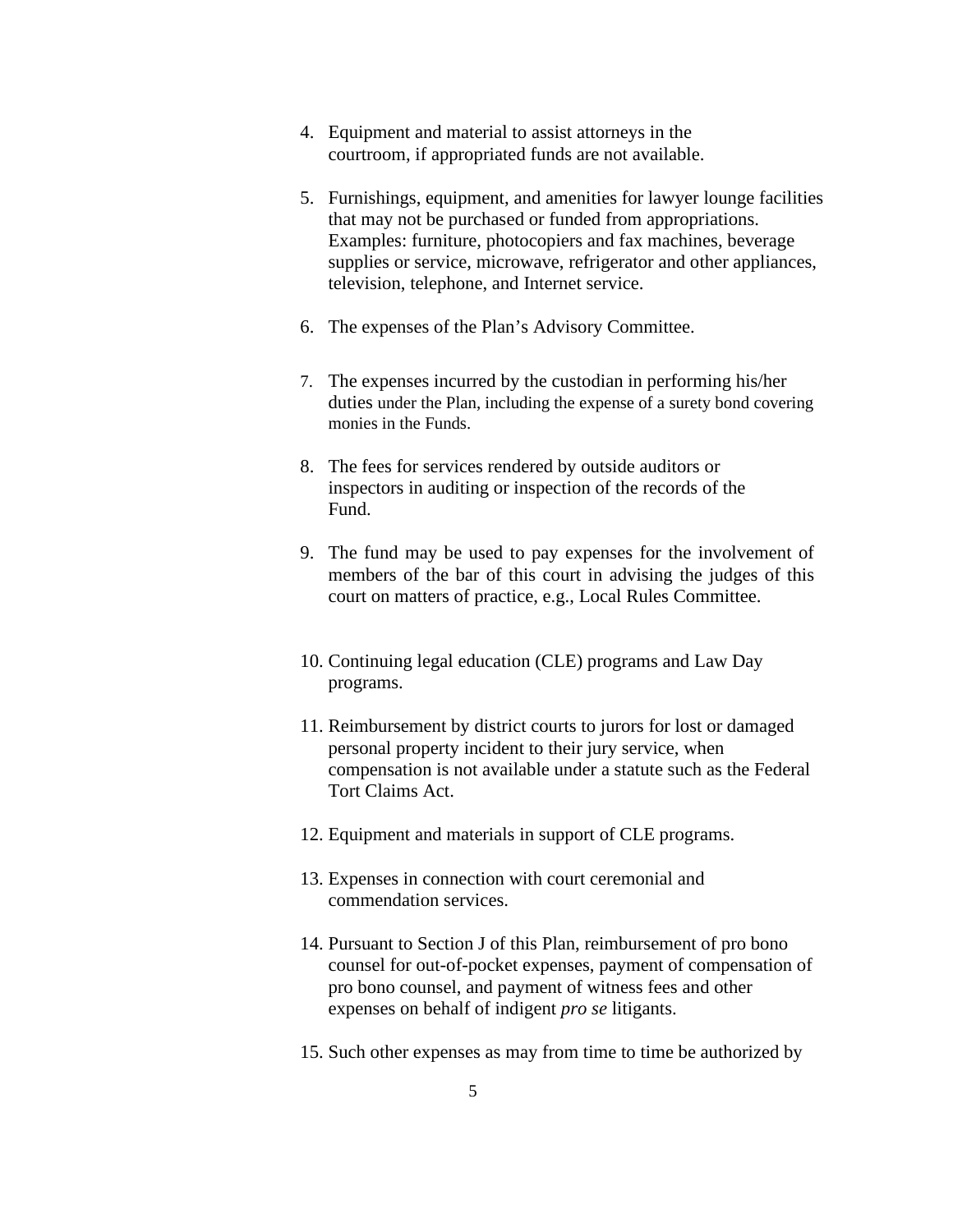the Advisory Committee for the use and benefit of the Bench and Bar in the administration of justice. Hospitality items (e.g., food, beverages, mementos) for which appropriated funds may not be used, including meals and beverages for judges and employees attending a bench/bar meeting or similar event at their official duty station in a non-official capacity.

- 16. The Fund may be used to pay attorneys appointed to serve as guardians ad litem in this court. The reimbursable expenses of a guardian ad litem may include attorney fees when the guardian ad litem has been authorized to hire counsel with prior approval of the court.
- 17. Cash donations to law-related educational or charitable organizations, such as a historical society, law school, or bar association, for purposes that advance the administration of justice in the courts. In considering such donations, care should be exercised to avoid the appearance of impropriety, undue favoritism, conflicts of interest and other concerns under the Codes of Conduct for United States Judges and Judicial Employees.
- 18. Expenses of circuit judicial conferences, to the extent permitted by the policy of the Judicial Conference of the United States.

#### <span id="page-6-0"></span>**J. Payment of Expense Pursuant to Local Rule 83.7(d):**

- a. An attorney appointed pursuant to the court's rules to represent an indigent party may petition the court for payment, from the District Court Library and Court Administration Fund, of appropriate and reasonable expenses that may be or were incurred in the preparation and presentation of the proceeding, subject to the following restrictions:
	- 1. Such petition shall be made by motion filed with the court, either prior to incurring the expense, or within ninety (90) days of the date the expenses were incurred. The motion may be made *ex parte*. The motion shall be accompanied by sufficient documentation to permit the court to determine that the request for payment is appropriate and reasonable.
	- 2. Only those expenses associated with preparation and presentation of a civil action in the United States District Court for the Northern District of Indiana will be approved for payment. No expenses